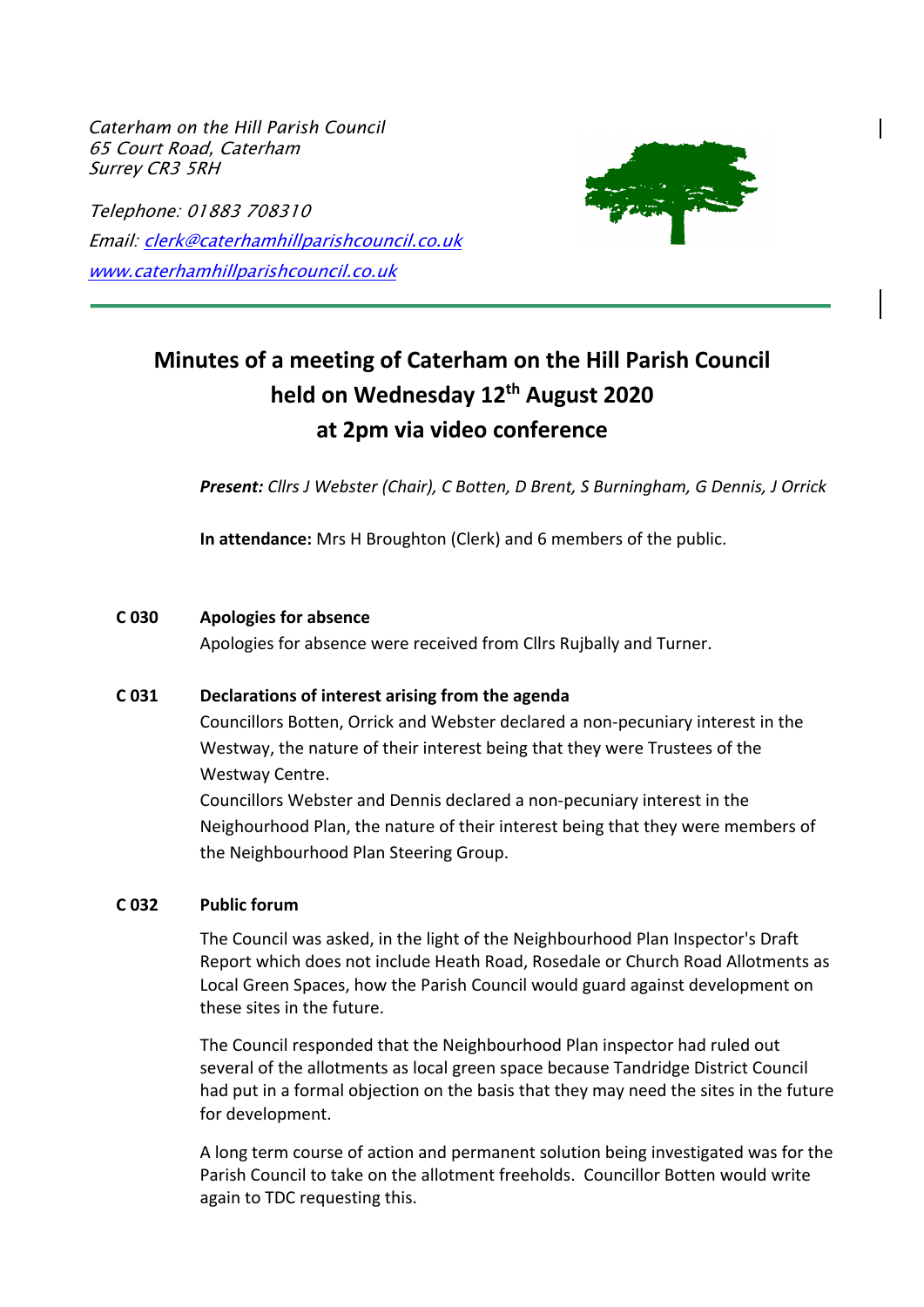A resident, who had been spearheading an online petition objecting to the Station Avenue and Church Walk development, thanked the Parish Council for their support and informed the Council that there were currently 1,590 signatures on the petition. She asked how this could best be presented to the District Council. Councillor Botten recommended making an appointment with Jeremy Pursehouse at TDC for the petition to be presented virtually and for the video to be uploaded to the District Council website.

It was asked if speed bumps could be installed before a mini roundabout as there had been a serious accident recently. Councillor Botten said he could take this up with SCC as there had been an accident and that road activated signs could perhaps be installed. The resident would send details of the accident to Cllr Botten.

# **C 033 Previous minutes** *RESOLVED: to approve the minutes of the July Council meeting.*

## **C 034 Police Community Support Officer** The PCSO had been unable to attend the meeting.

## **Finance & General Purposes**

## **C 035 Schedule of payments and invoices**

The schedule of payment and invoices had been circulated to councillors in advance of the meeting.

## *RESOLVED:*

- *i. to approve the schedule of payments*
- *ii. to approve the purchase of office computer up to a budget of £1,500 (ex vat)*

# **C 036 Approval of the accounts**

Bank reconciliation and Income and Expenditure to  $31<sup>st</sup>$  July 2020 had been circulated in advance of the meeting.

*RESOLVED: to approve the accounts to 30th June 2020 and that these be signed by the Chair.* 

## **C 037 Covid emergency expenditure**

The Parish Council has been supporting the 4 parish response through grants, DBS checks and paying of phone bills of up to £300 per month. It was agreed that this should continue for the time being and be reviewed in the Autumn.

*RESOLVED: to approve the Parish Council continuing to fund DBS checks and mobile phone use for the 4 Parish Response of up to £300 per month with a review in the Autumn.* 

## **C 038 Neighbourhood Plan budget**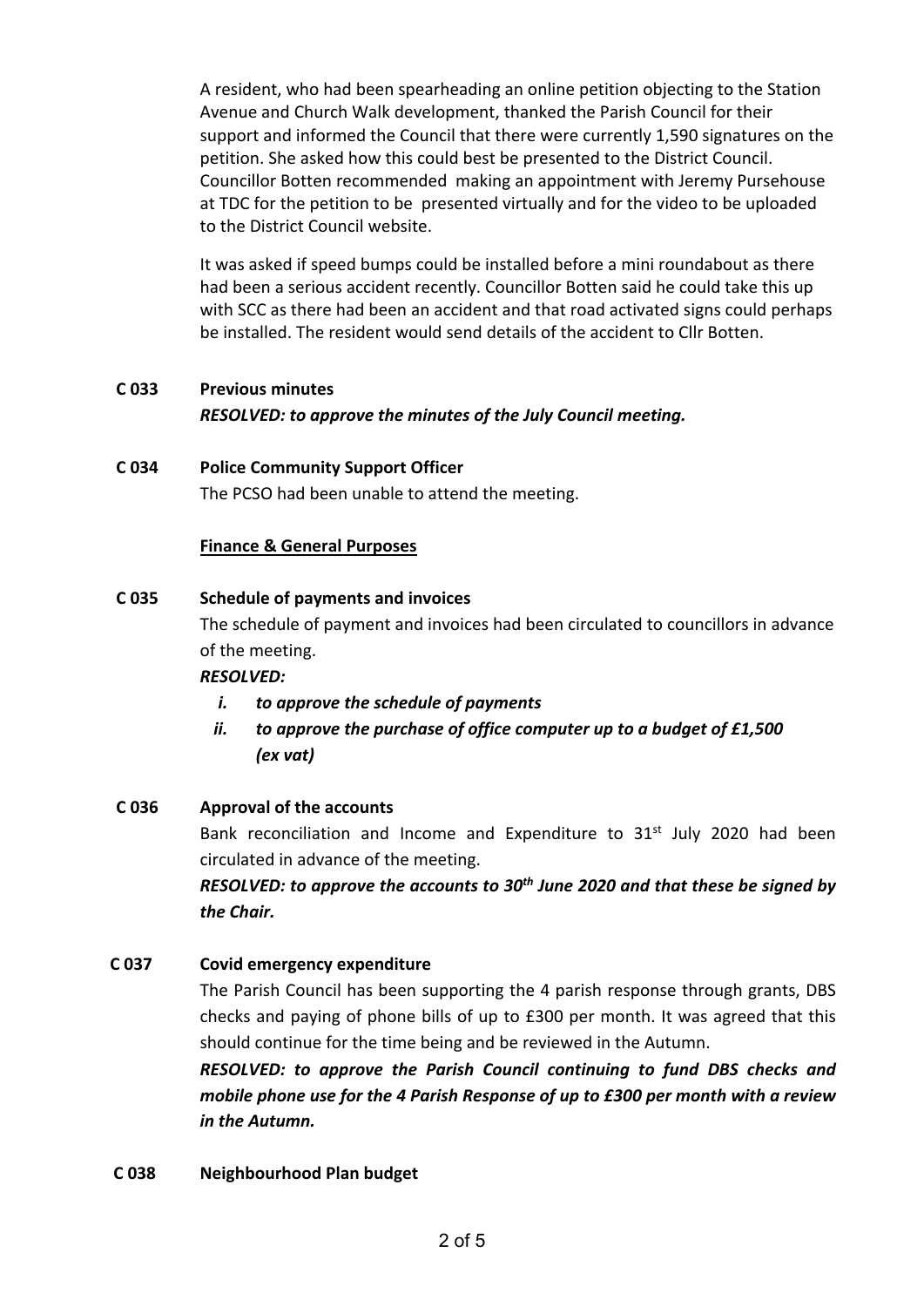Neighbourhood Plan grants have now been spent however there are still ongoing costs.

*RESOLVED: to increase the budget to for costs associated with the Neighbourhood Plan to £2,000 from reserves.*

#### **C 039 Drainage Clearance**

A request had been made that the Parish Council arrange for drains to be cleared in various locations, in particular near the 3 schools (Audley, St Francis and Sunnydown).

*RESOLVED: that the Clerk be given delegated authority to arrange for drainage clearance, as necessary, up to a budget of £1,000 using CIL monies.* 

# **C040 Update from the Chair of the Finance and General Purposes Committee** There was nothing further to report.

## **Projects**

## **C 036 VJ Day**

Councillor Orrick reported on the following plans for VJ day:

- Laying of a wreath at the Church
- Piper playing at locations in Caterham Hill, Caterham Valley, Whyteleafe and Chaldon and for live streaming on facebook
- The Beacon to be lit

## **C 037 Verges**

The Wildflower Working Group had met and notes of the meeting circulated which included suggested locations for wildflower verges. Cllr Burningham requested input from councillors on sites and Cllr Orrick suggested the bunds on Westway Common and other open spaces as well as the dip on Westway Common, that was historically not cut.

*RESOLVED: to arrange a meeting with Mr Dance to discuss the potential cutting of all verges by the Parish Council*.

## **C 038 Allotment Competition**

It was noted that the allotment competition judging was taking place on Friday  $14<sup>th</sup>$ August. Cllrs Webster and Burningham would attend.

## **C 039 Planters**

Councillor Burningham had met with a representative of the Horticultural Society, who had arranged for some new planters in the High Street and was willing to work with the Parish Council to extending the project. Notes of the meeting had been circulated. Cllr Orrick suggested that the steps or frontage of the Community Centre could be a location for planters. It was requested that the Parish Council co